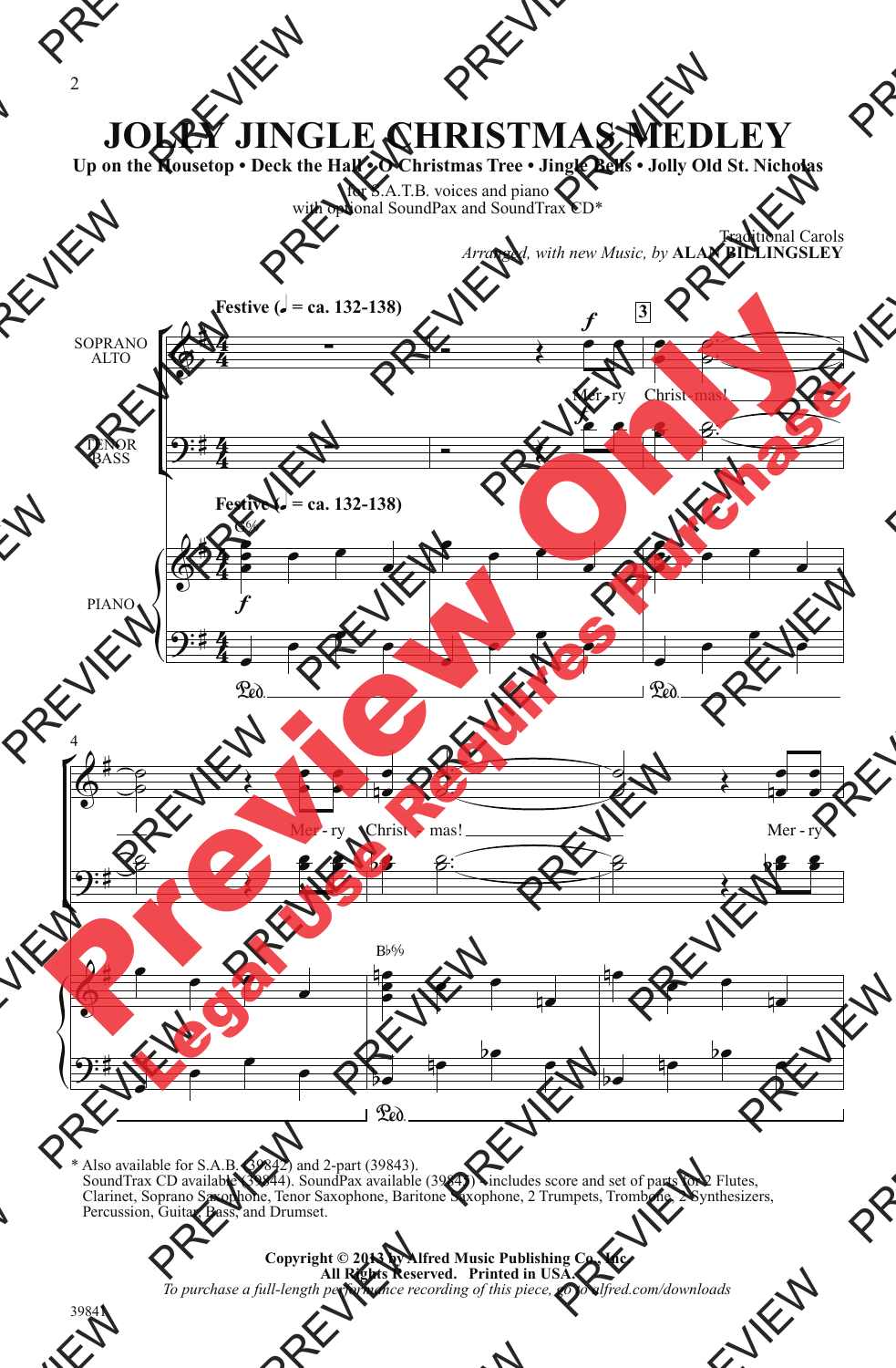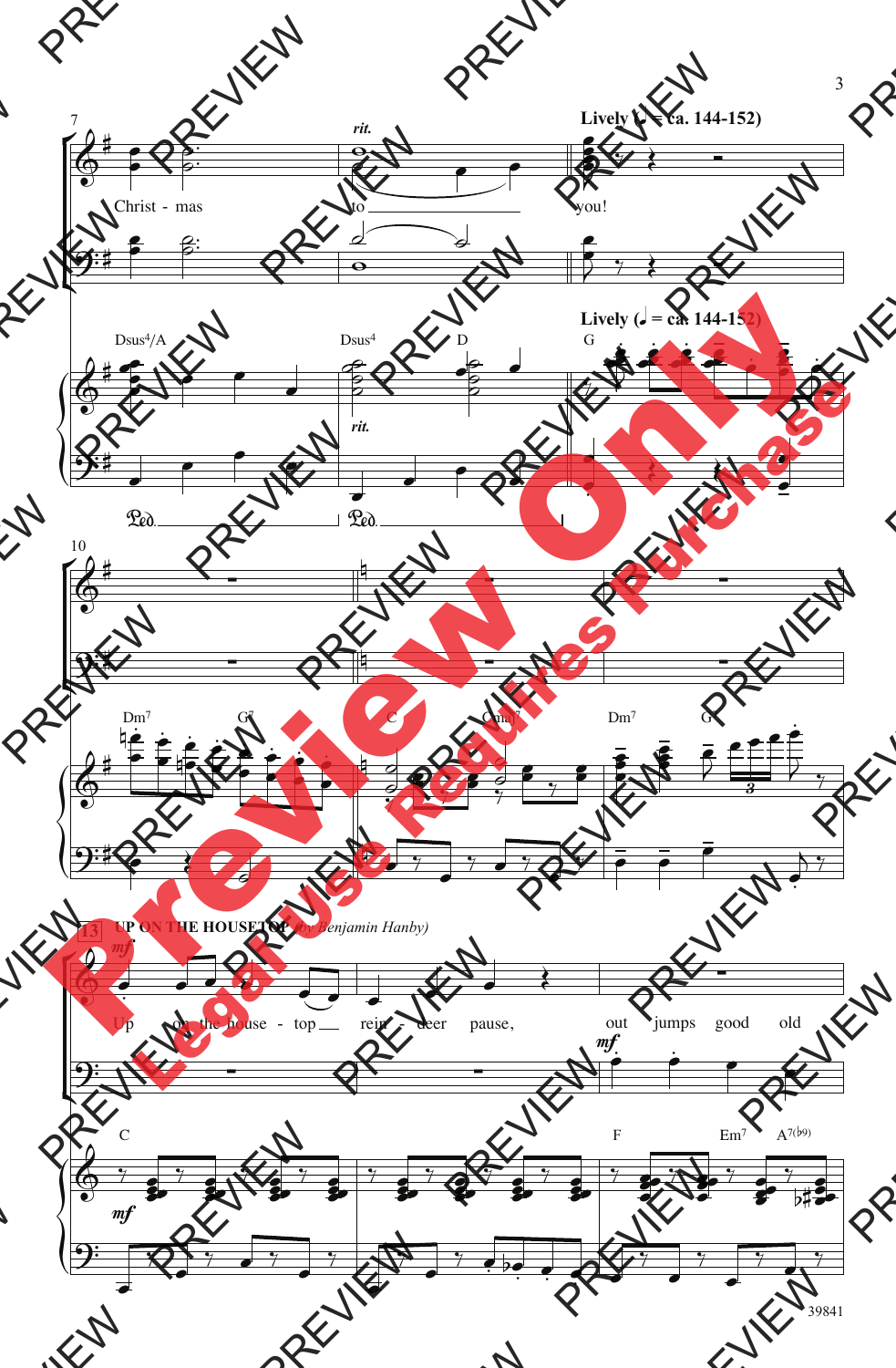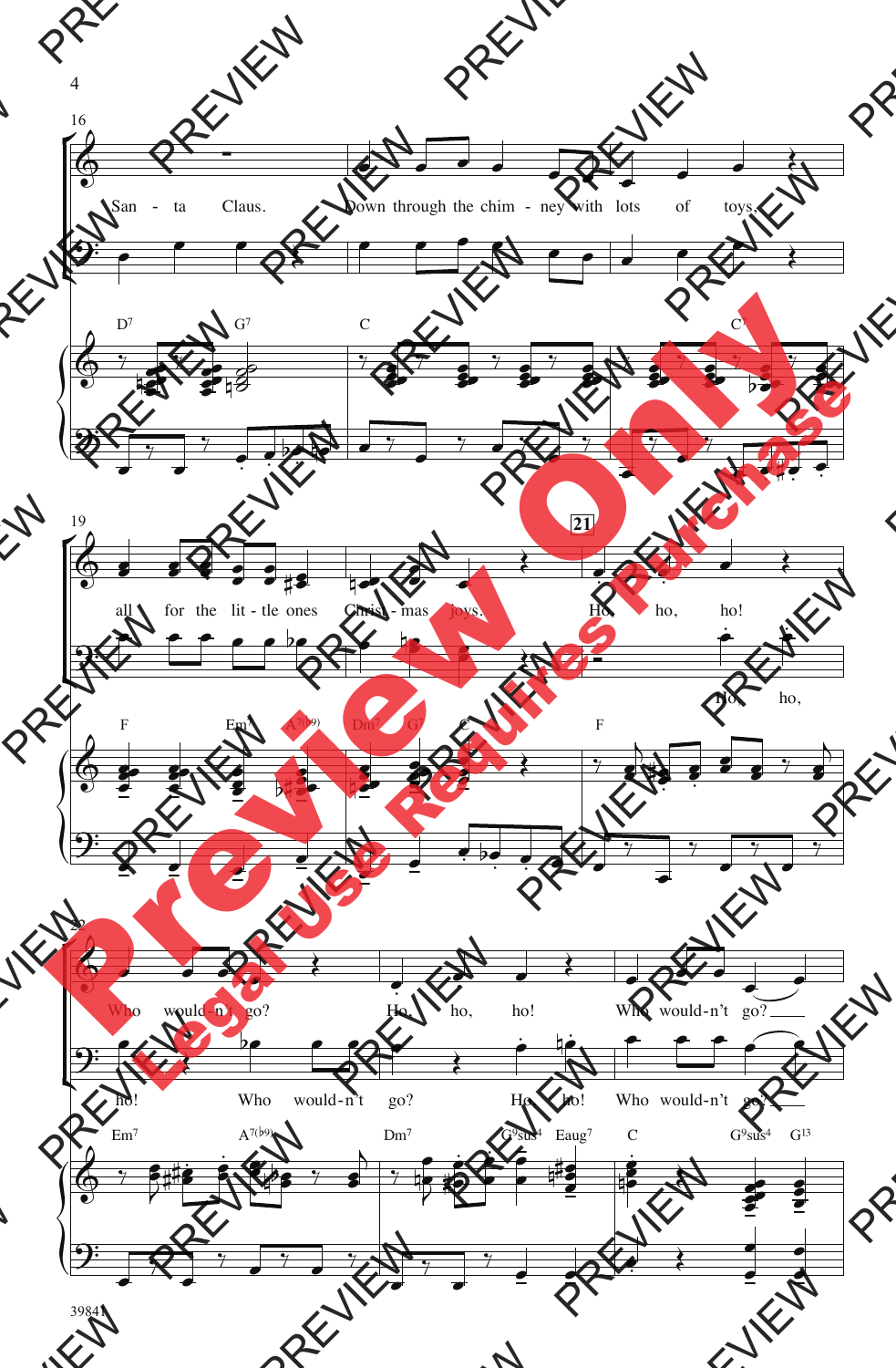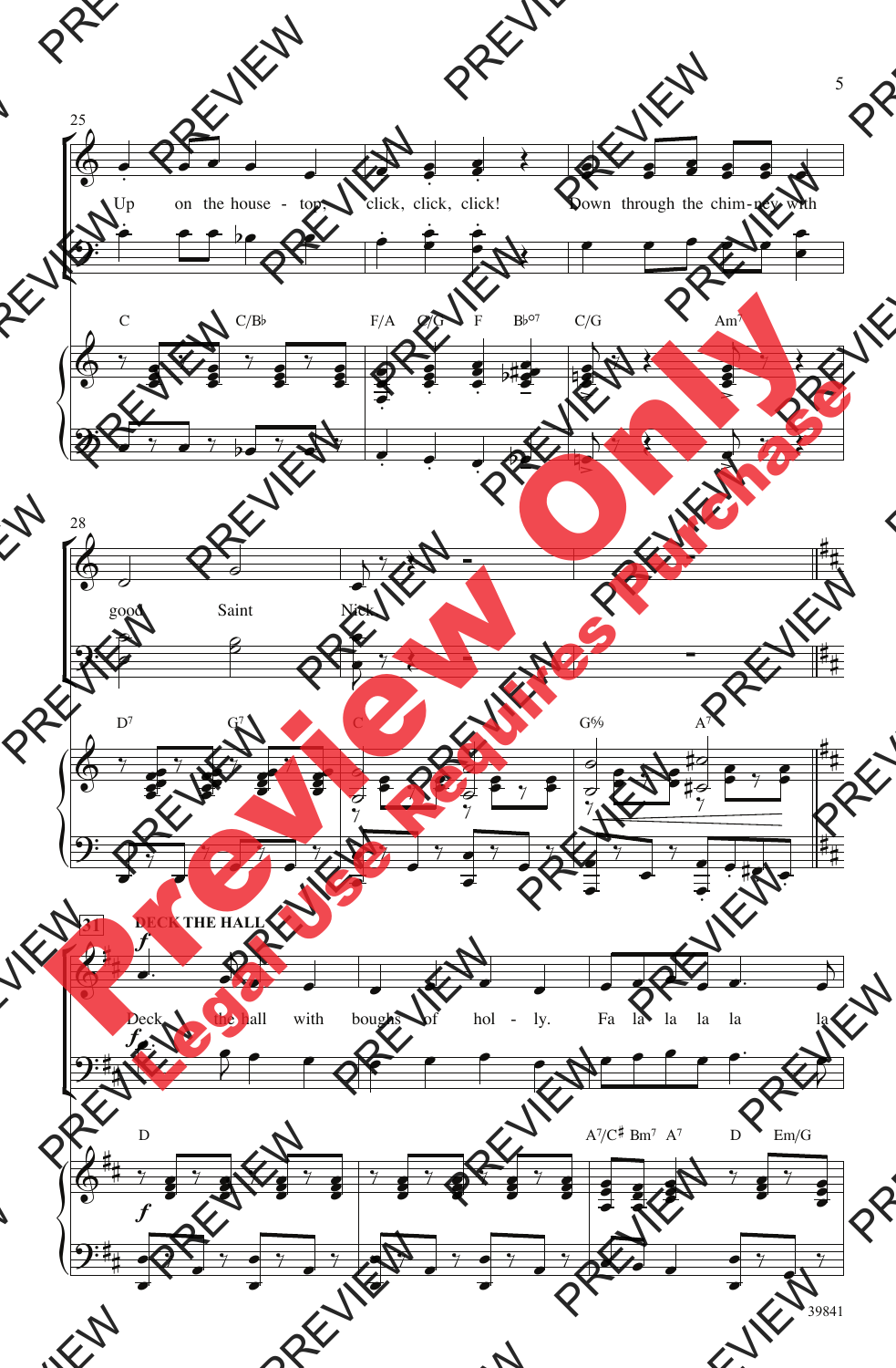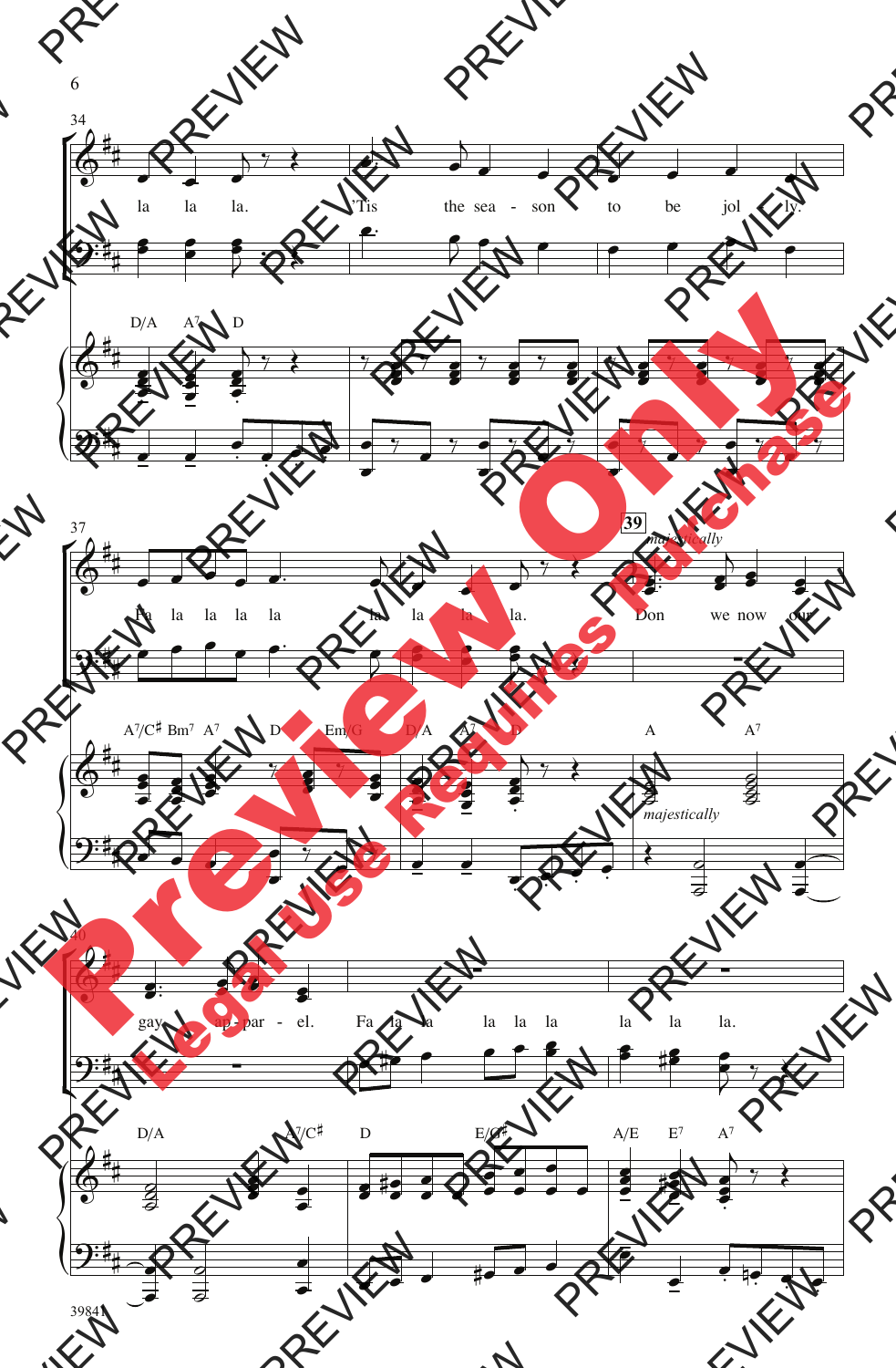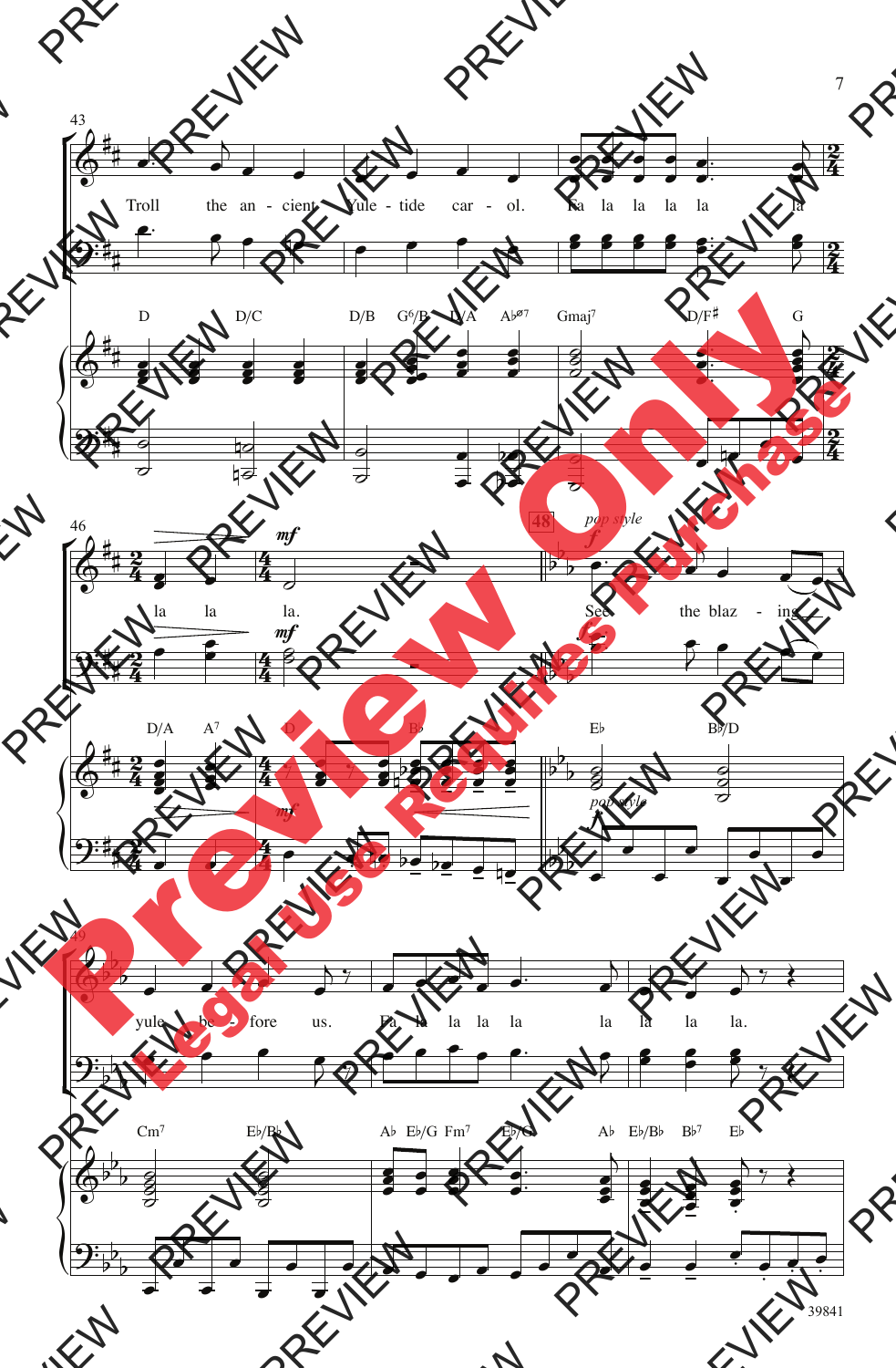![](_page_6_Figure_0.jpeg)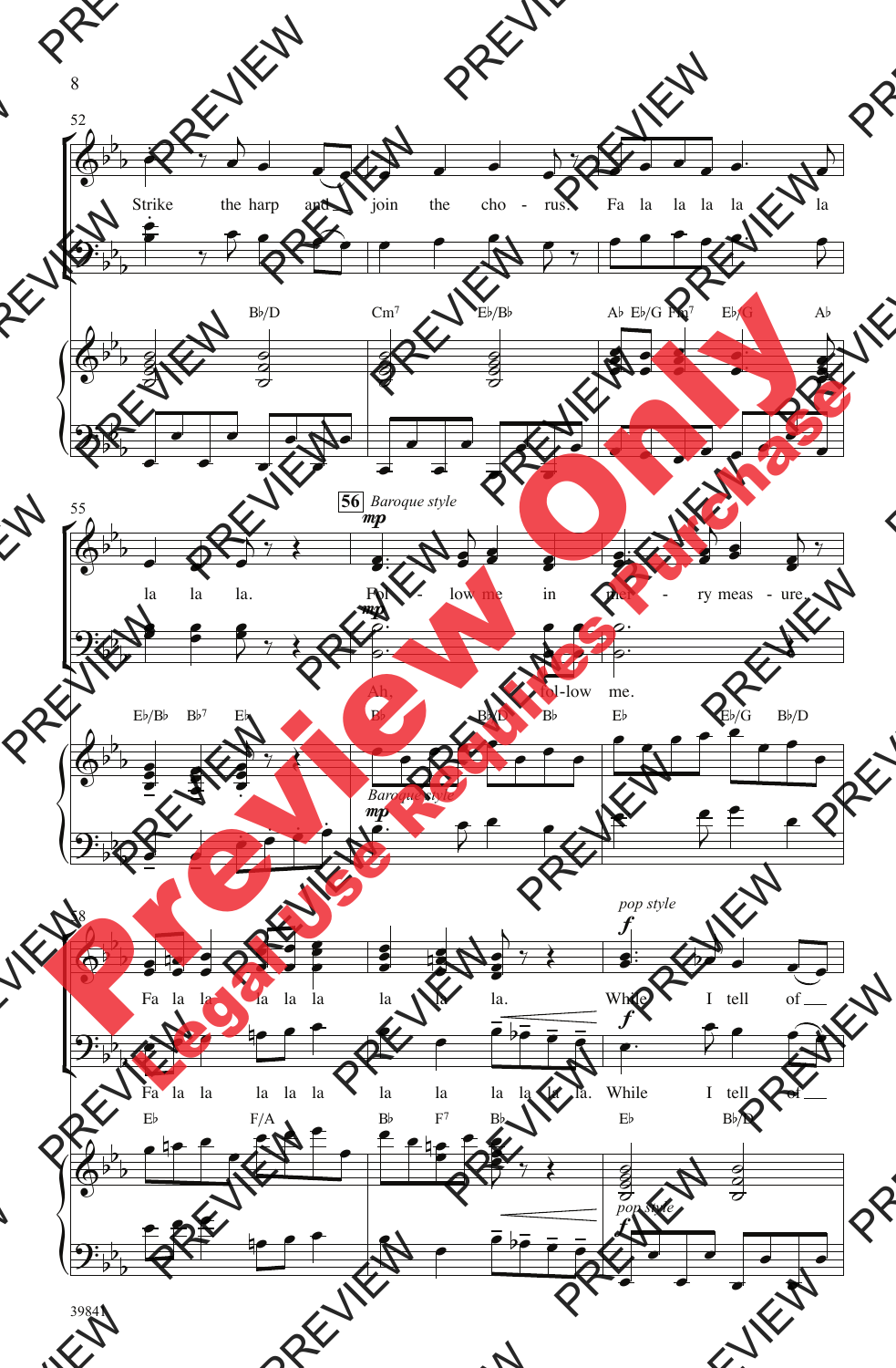![](_page_7_Figure_0.jpeg)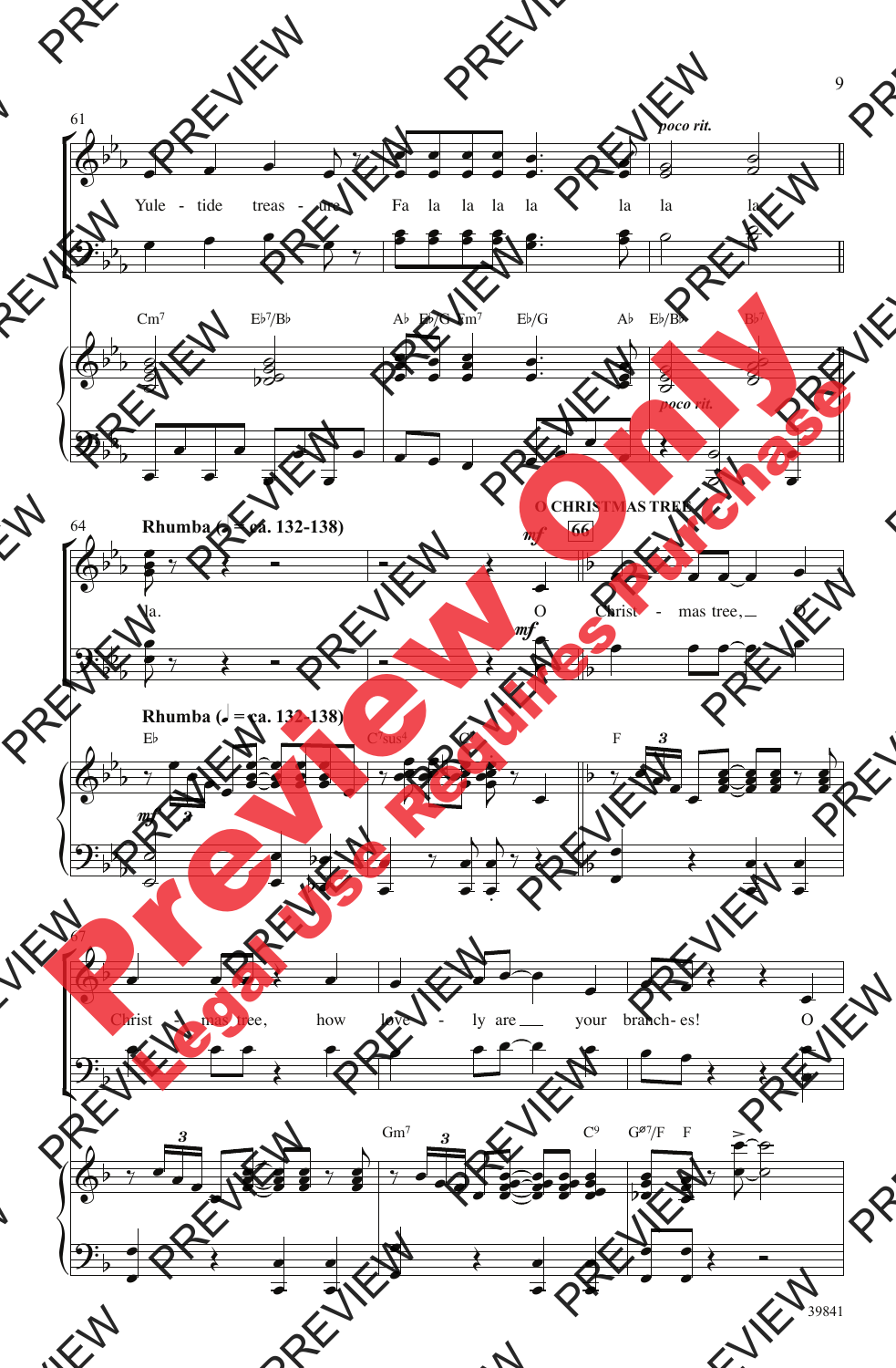![](_page_8_Figure_0.jpeg)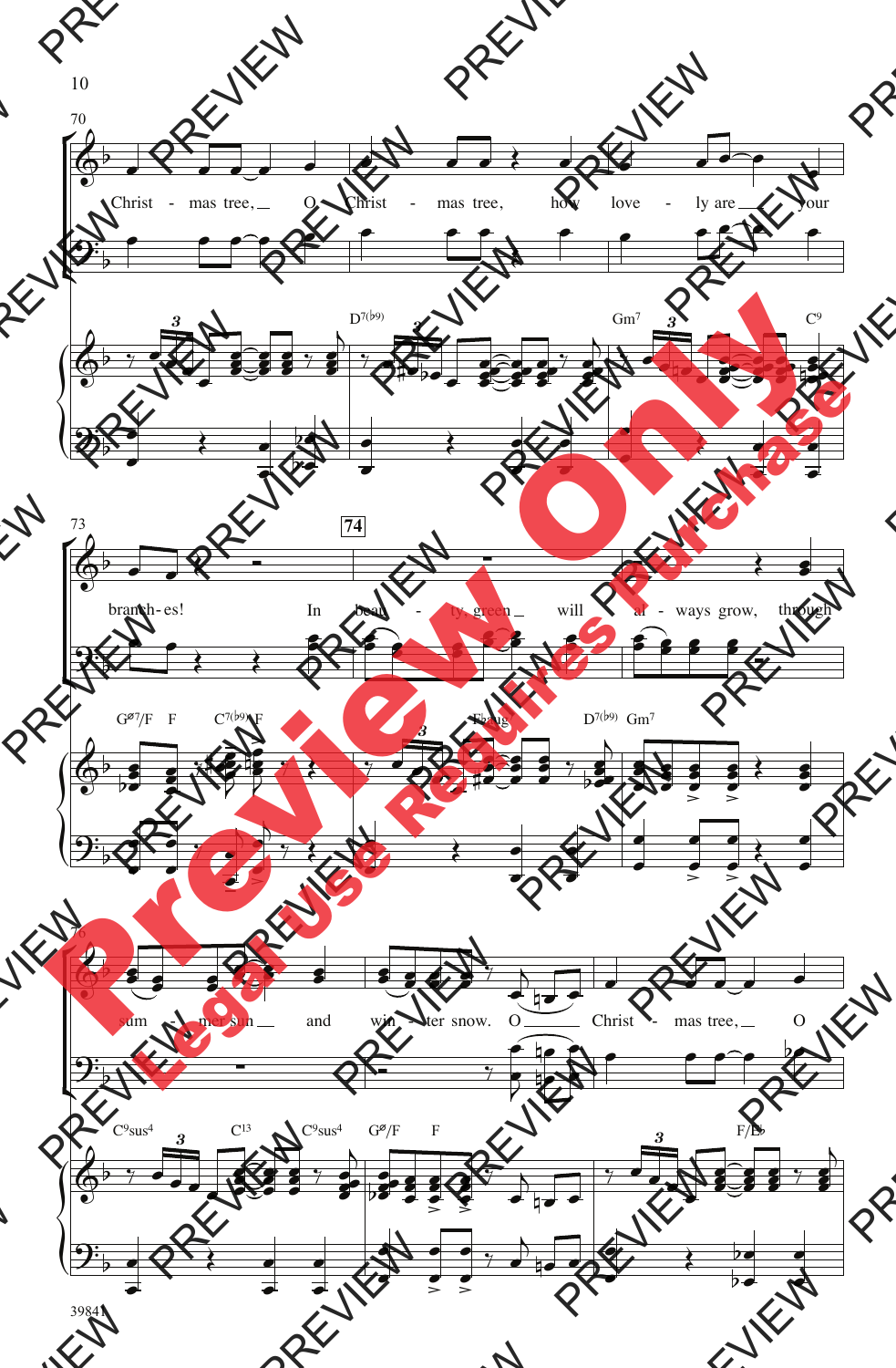![](_page_9_Figure_0.jpeg)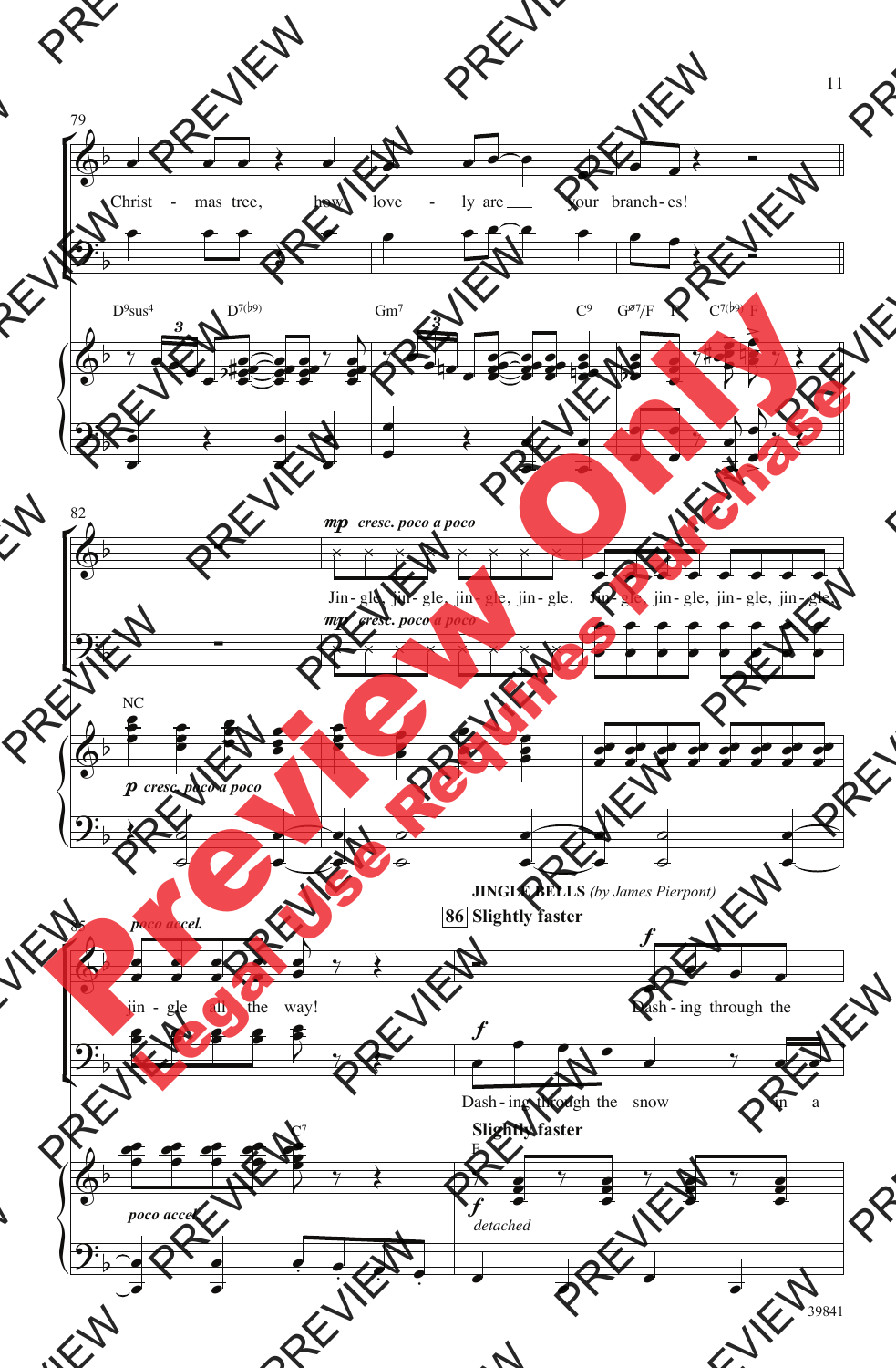![](_page_10_Figure_0.jpeg)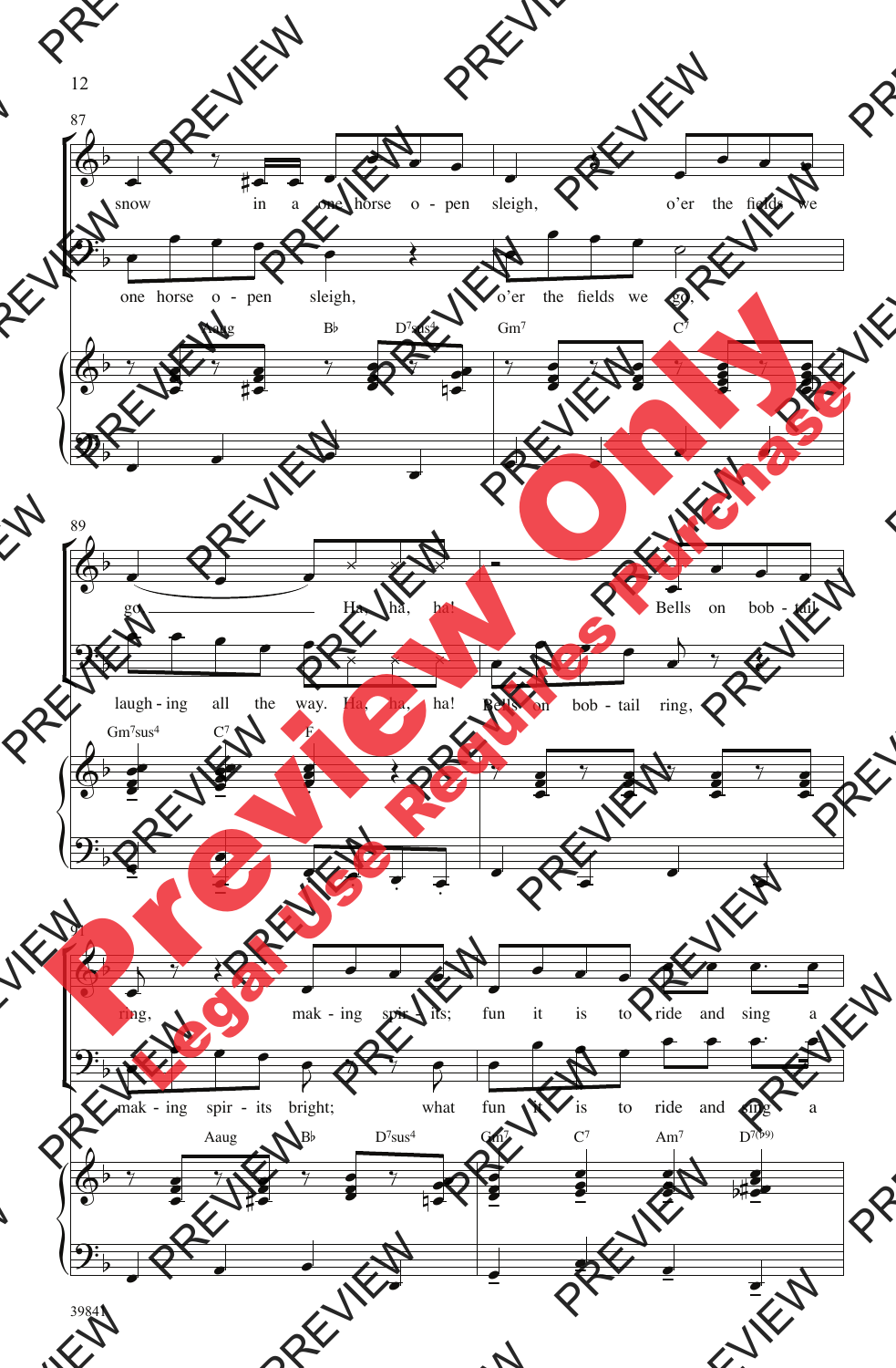![](_page_11_Figure_0.jpeg)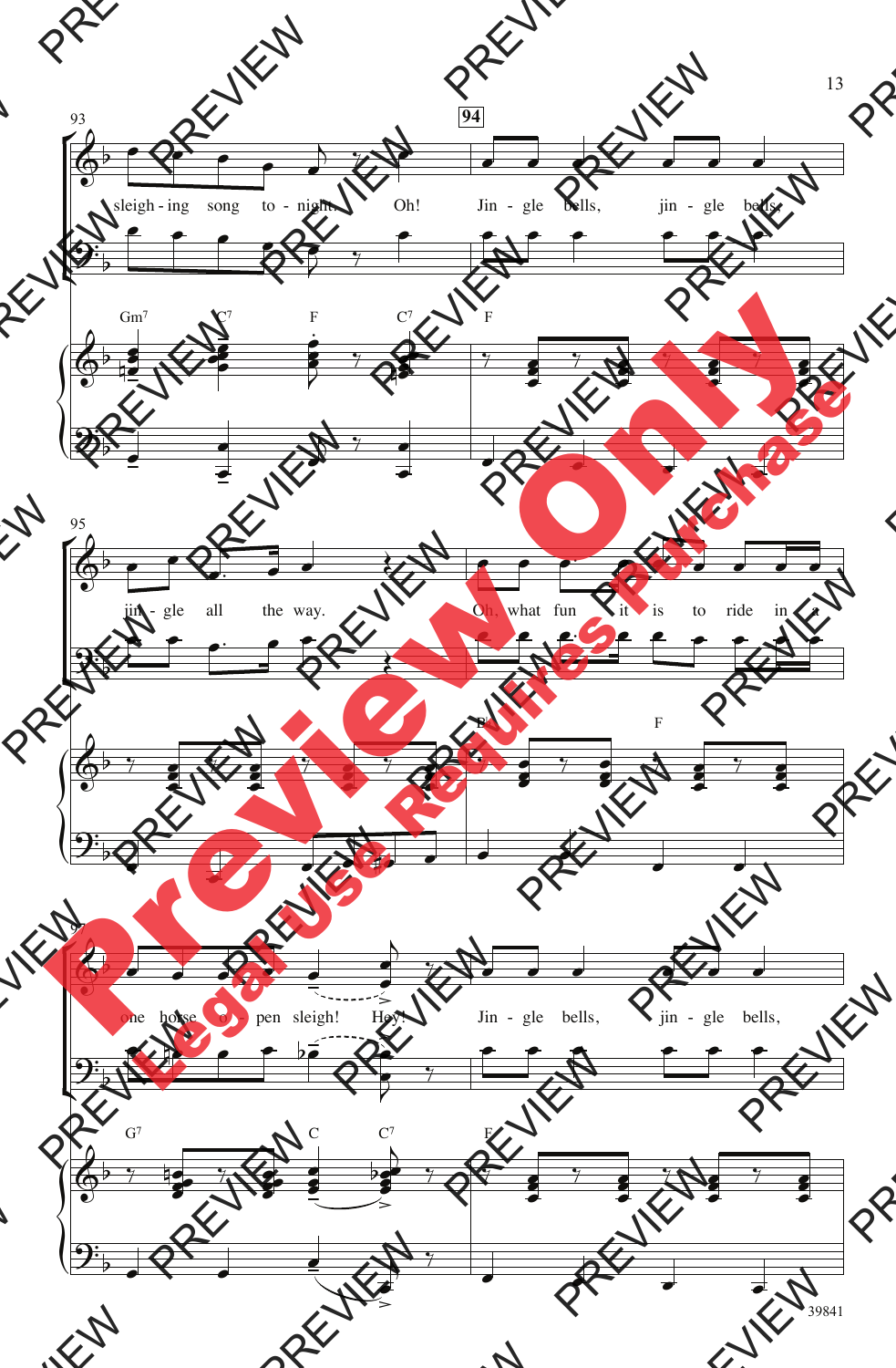![](_page_12_Figure_0.jpeg)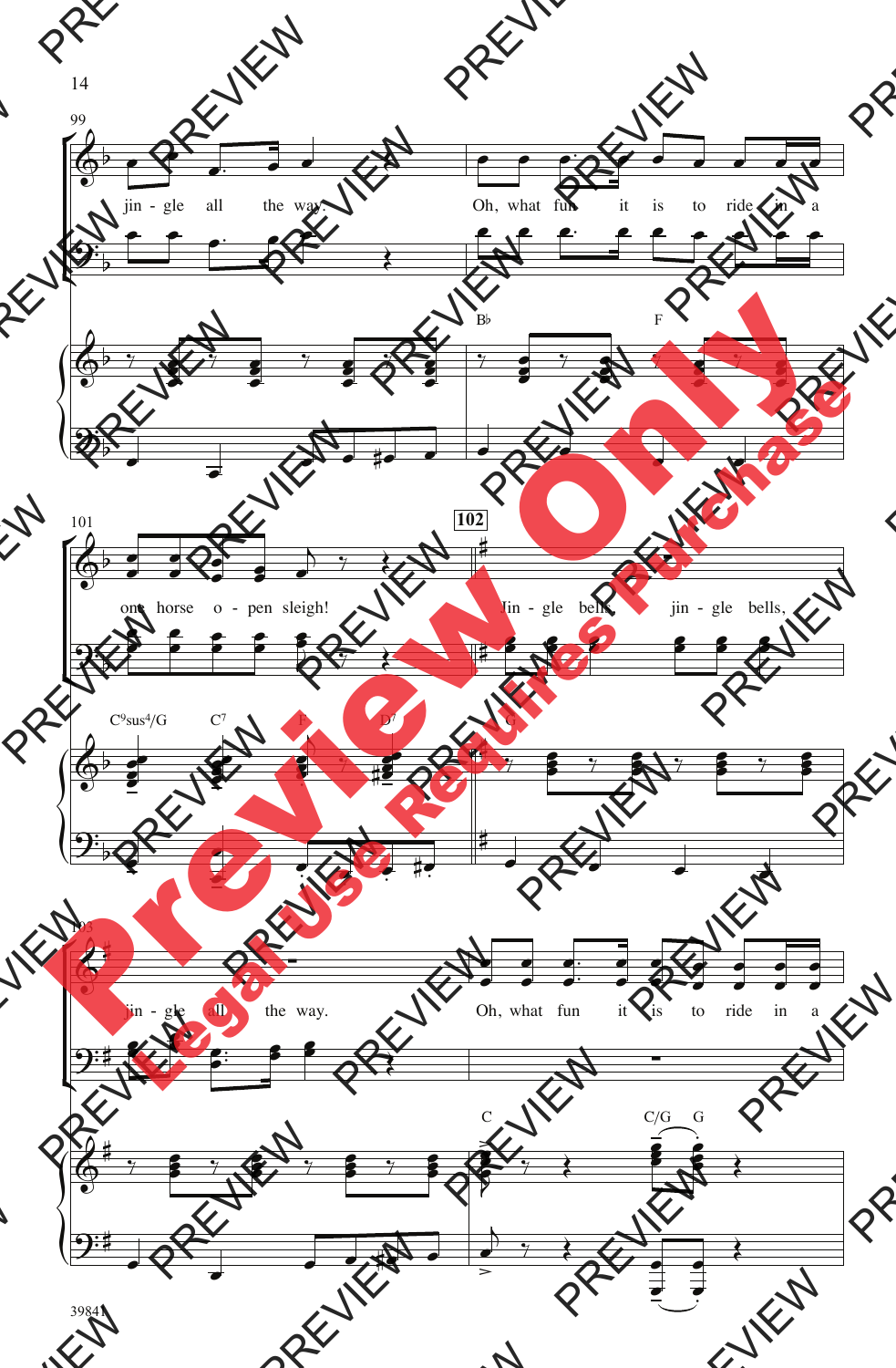![](_page_13_Figure_0.jpeg)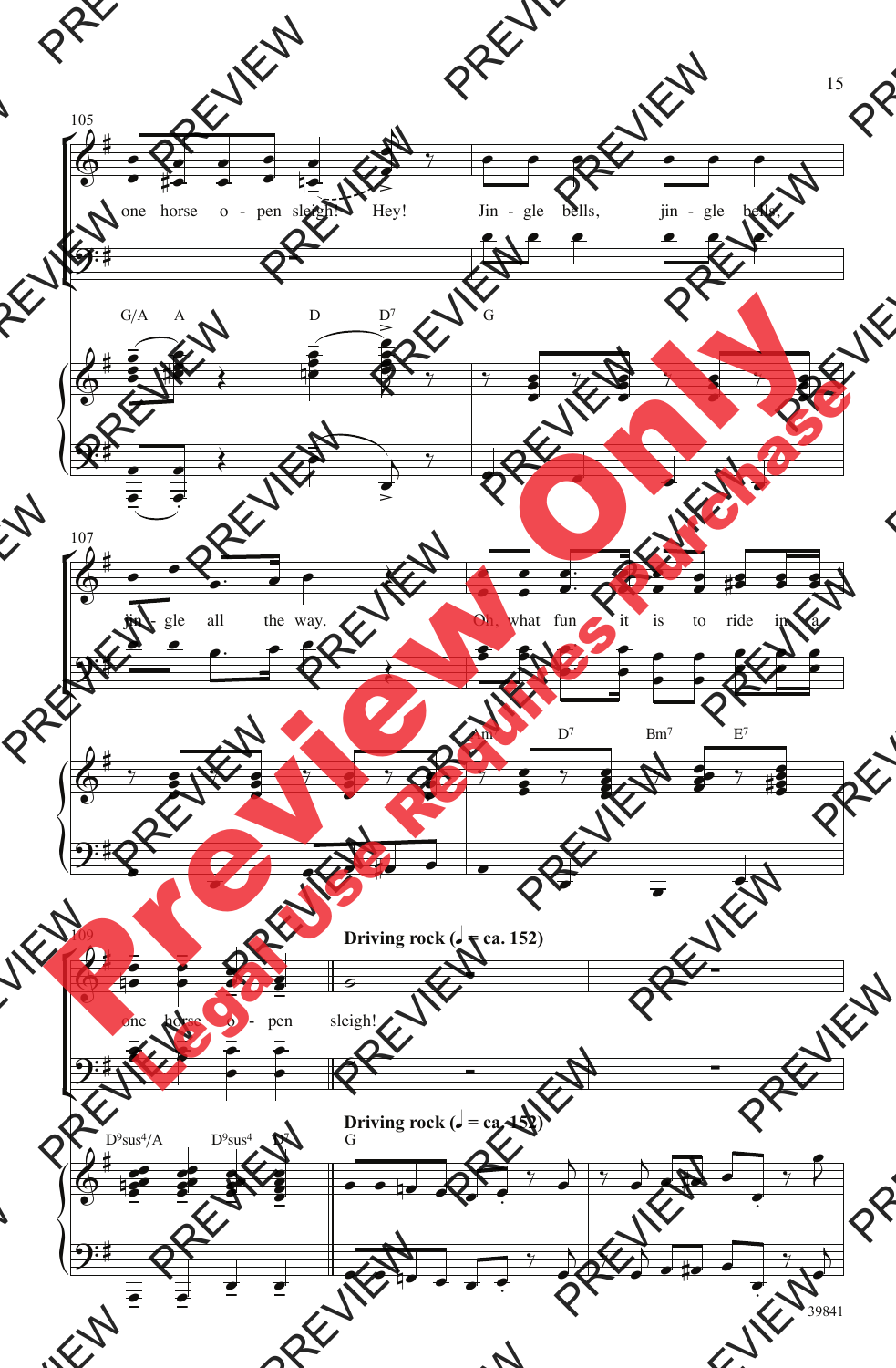![](_page_14_Figure_0.jpeg)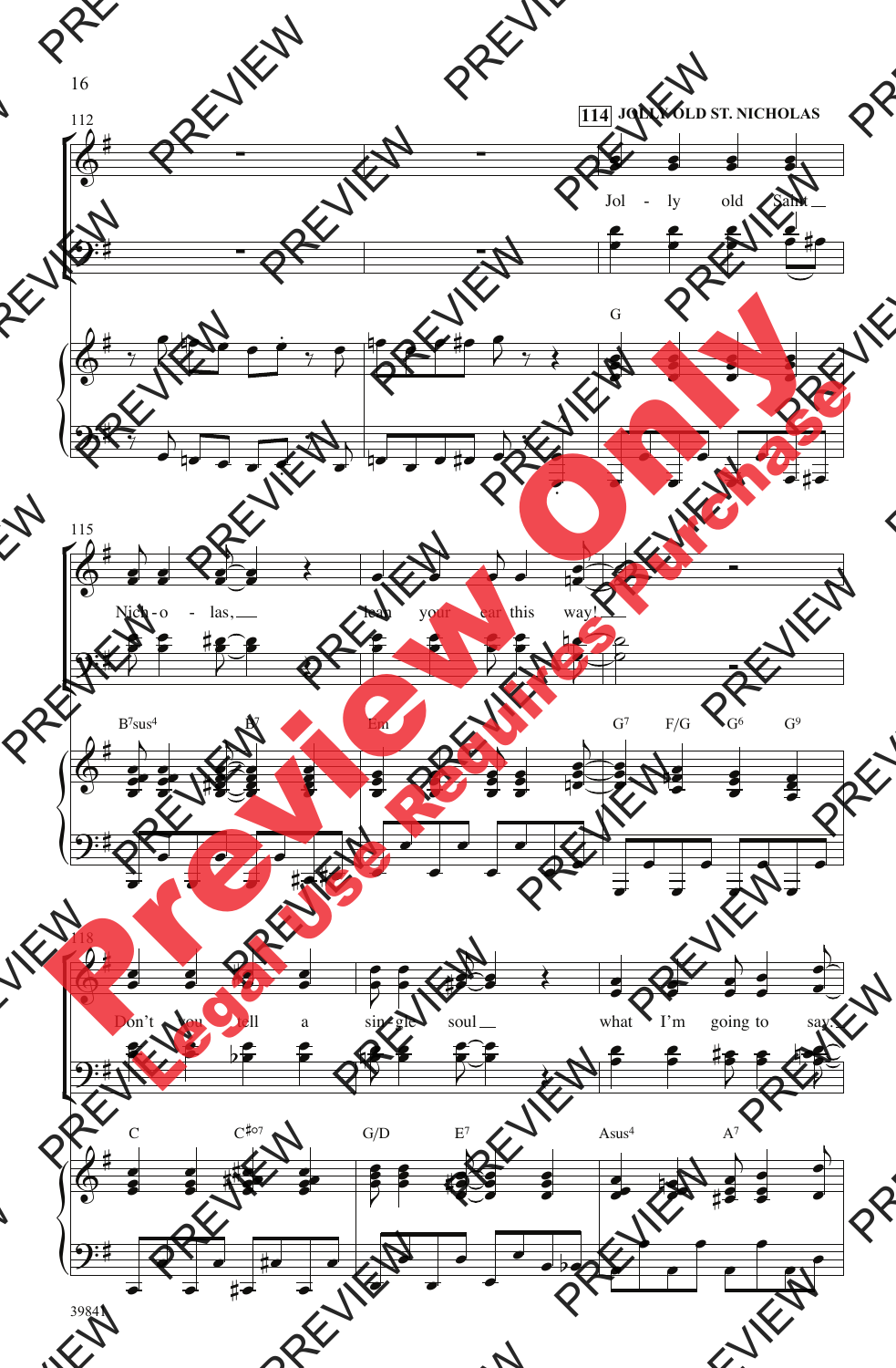![](_page_15_Figure_0.jpeg)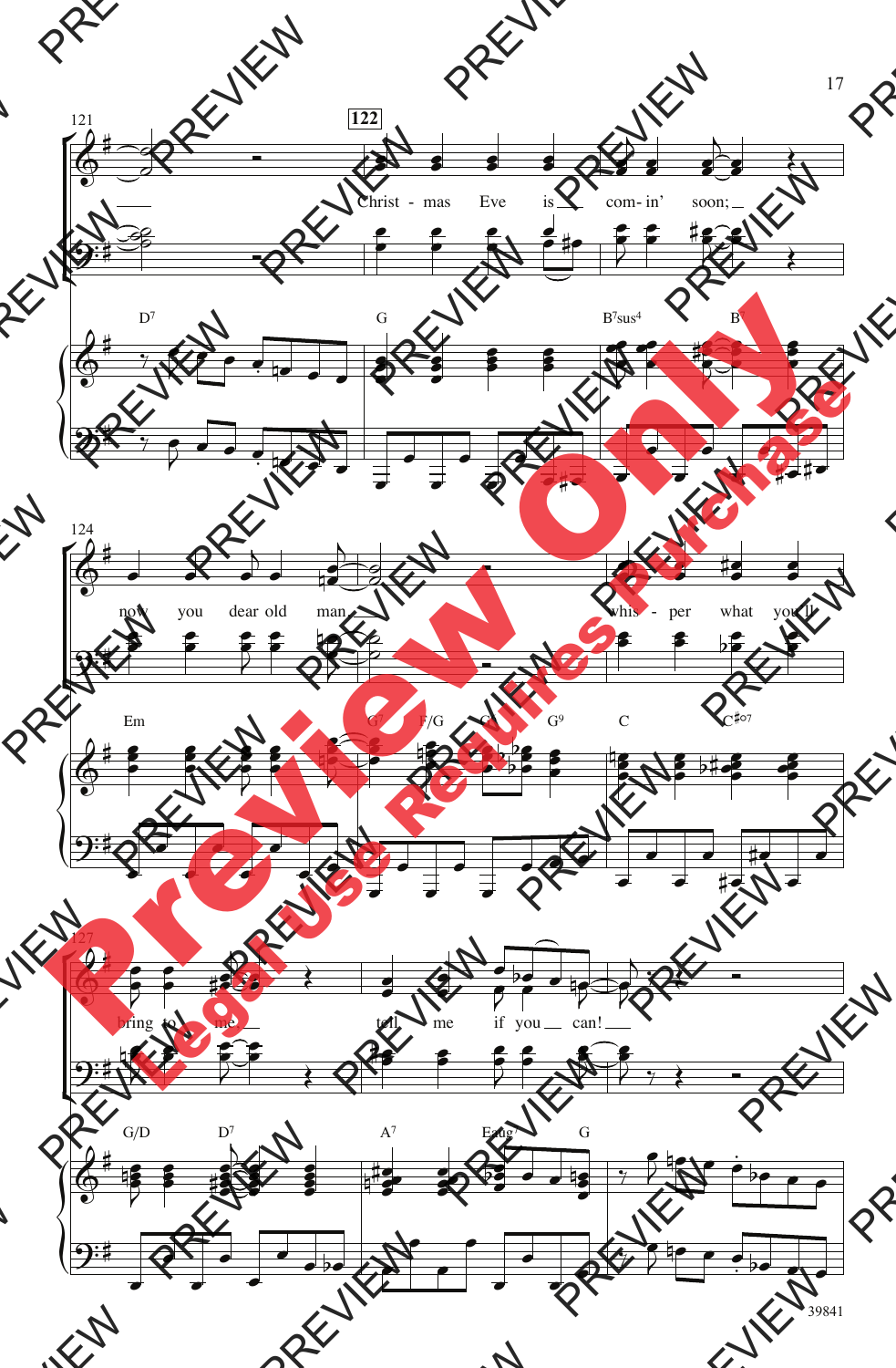![](_page_16_Figure_0.jpeg)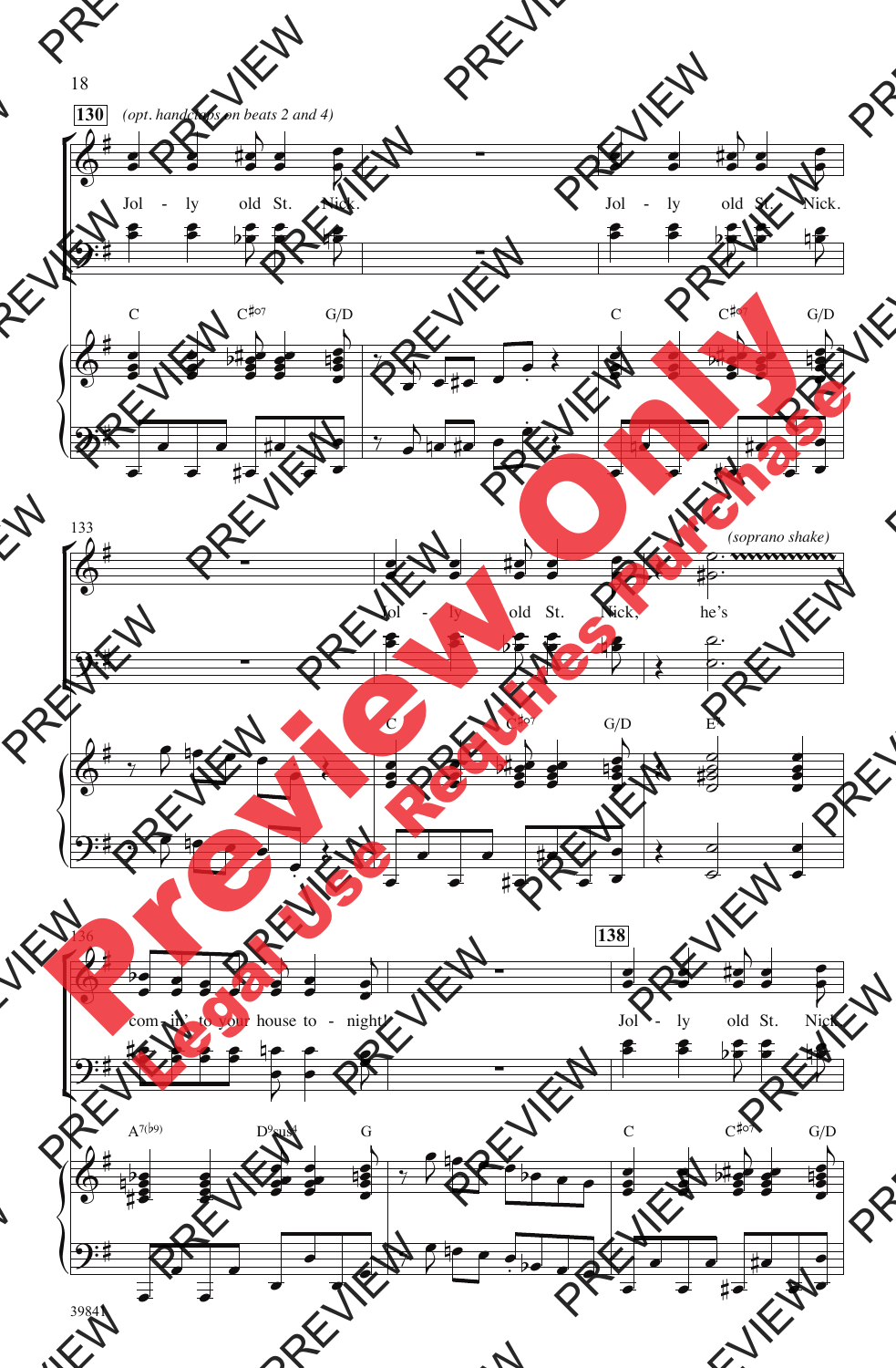![](_page_17_Figure_0.jpeg)